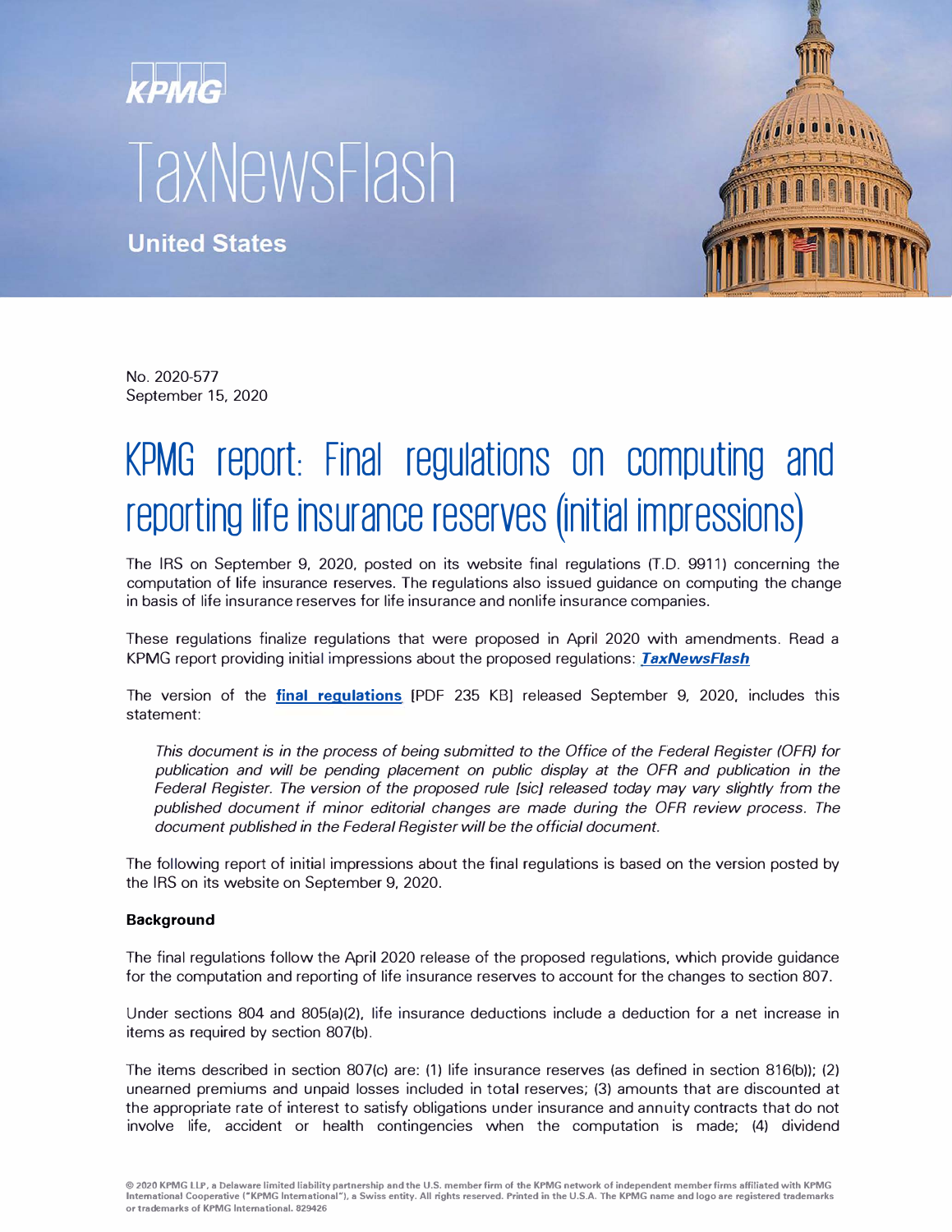accumulations and other amounts held at interest in connection with insurance and annuity contracts; (5) premiums received in advance and liabilities for premium deposit funds; and (6) reasonable special contingency reserves under contracts of group term life insurance or group accident and health insurance that are held for retired lives, premium stabilization, or a combination of both.

#### **Method of computing life insurance reserves for purposes of determining income**

Enacted in 2017, the "Tax Cuts and Jobs Act" (TCJA) (Pub. L. No. 115-97) made several amendments to section 807 to update the calculation of life insurance reserves.

- First, section 807(d)(1) was amended to provide generally that the amount of the life insurance reserves for any contract (other than variable contracts) is the greater of the net surrender value of such contract or 92.81% of the reserve determined under section 807(d)(2). The amount of the life insurance reserve for a variable contract is the sum of: (1) the greater of the net surrender value of such contract or the portion of the reserve that is separately accounted for under section 817; and (2) 92.81% of the excess (if any) of the reserve determined under section 807(d)(2) over the amount in clause (1).
- Second, section 807(d)(2) was amended to provide that the amount of the reserve under section 807(d)(2) is determined using the tax reserve method applicable to such contract.
- Third, section 807(d)(3) was amended to provide generally that the tax reserve method applicable to a contract is the method prescribed by the National Association of Insurance Commissioners (NAIC) that applies to the contract as of the date the reserve is determined. Prior to the TCJA, the tax reserve was determined based on the reserve methodology as of the date the contract was issued.

Asset adequacy reserves and similar reserves that address solvency concerns of state regulators but do not meet technical actuarial requirements continue to be excluded from life insurance reserves for federal income tax purposes, as was the case before the TCJA.

### **Final regulations**

The preamble to the final regulations responds to several comment letters concerning the proposed regulations.

Deficiency reserves and asset adequacy reserves are not included in deductible tax reserves under sections 807(d) and 816(h). Prop. Reg. section 1.807-1(a) describes an asset adequacy reserve as "includ[ing] any reserve that is established as an additional reserve based upon an analysis of the adequacy of reserves that would otherwise be established or any reserve that is not held with respect to a particular contract." Further Prop. Reg. section 1.807-1(a) provides that an asset adequacy reserve is "any reserve or portion of a reserve that would have been established pursuant to an asset adequacy analysis required by the National Association of Insurance Commissioners (NAIC) Valuation Manual 30 as it existed on December 22, 2017, the date of enactment of Public Law 115-97" [TCJA].

In response to comments, the final regulations provide that an asset adequacy reserve is: (1) any reserve that is established as an additional reserve based upon an analysis of the adequacy of reserve that would otherwise be established in accordance with the requirements set forth in the NAIC Valuation Manual, such as Commissioners' Reserve Valuation Method (CRVM) or Commissioners' Annuity Reserve Valuation Method (CARVM) as applicable; or (2) any similar reserve. In addition, the final regulations provide that in determining whether a reserve is a life insurance reserve, the label placed on such reserve is not determinative, provided, however, any reserve or portion of a reserve that would have been established pursuant to an asset adequacy analysis required by the NAIC's Valuation Manual 30 as it existed on the date of enactment of the TCJA, is an asset adequacy reserve. Treasury rejected the comment requesting that the regulations replace the fixed date of enactment of TCJA with a reference to the date that the reserve is determined.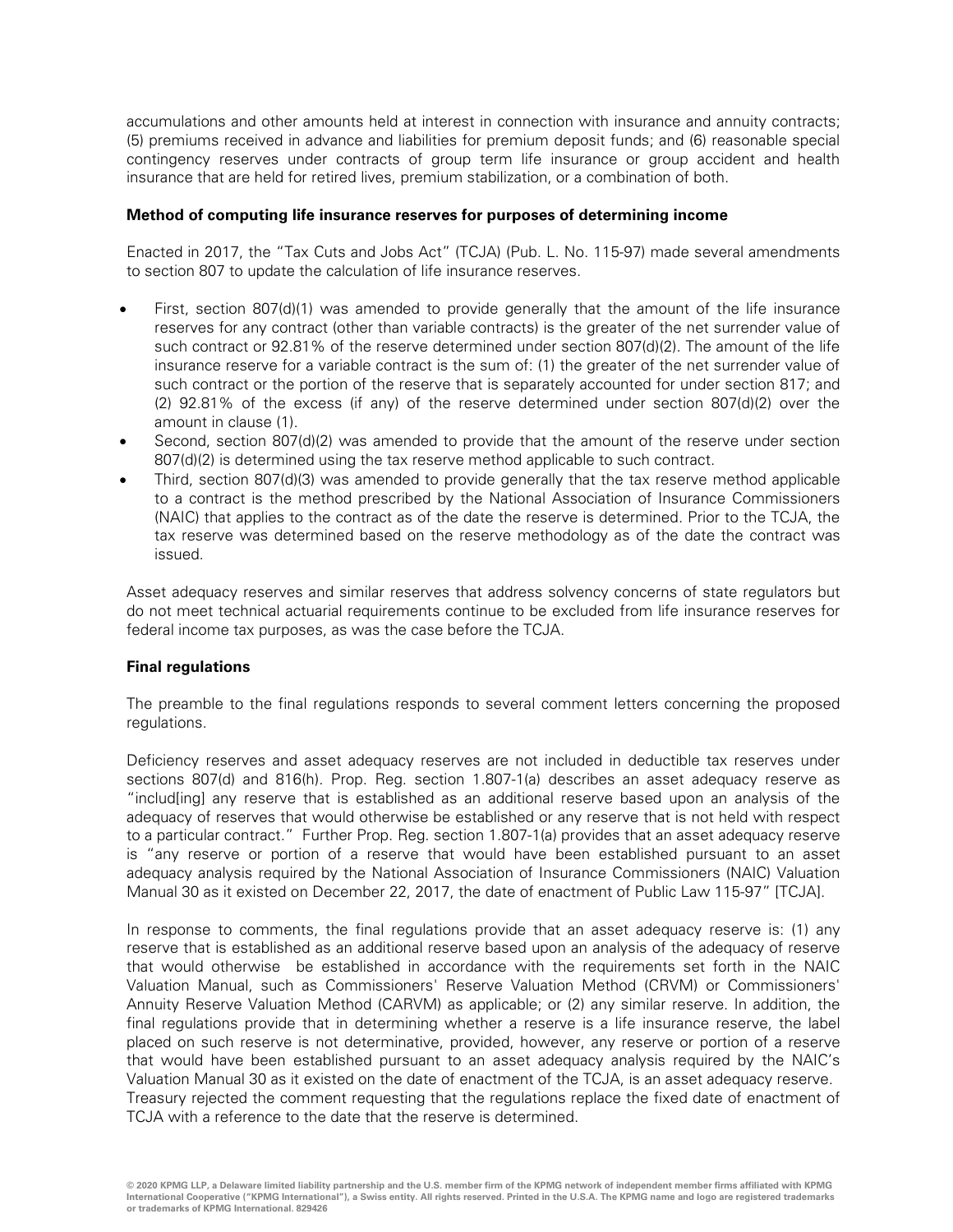#### **Change in basis of computing reserves**

Prior to amendment by the TCJA, section 807(f)(1) provided that if the basis for determining any item described in section 807(c) (for example, life insurance reserves) as of the close of any tax year differed from the basis for that determination as of the close of the preceding tax year, then so much of the difference between the amount of the items at the close of the tax year computed on the new basis and the amount of the item at the close of the tax year computed on the old basis, as is attributable to contracts issued before the tax year, was taken into account ratably for each of the succeeding ten tax years.

The TCJA amended section 807(f) to provide that any difference in an amount of an item referred to in section 807(c) at the close of the tax year computed on a new basis versus on the old basis is taken into account under section 481 as adjustments attributable to a change in a method of accounting.

Section 1.807-4 of the proposed regulations provides guidance relating to both the change in basis of computing reserves of a life insurance company and the change in basis of computing life insurance reserves of an insurance company other than a life insurance company (a nonlife insurance company). Under Prop. Reg. section 1.807-4(a), a change in basis of computing an item referred to in section 807(c) is a change in method of accounting for purposes of Reg. section 1.446-1(e), unless Reg. section 1.446-1(e) provides otherwise. Under Prop. Reg. section 1.807-4(a), both a life insurance company changing the basis of computing an item referred to in section 807(c) and a nonlife insurance company changing the basis of computing life insurance reserves must follow the administrative procedures prescribed by the IRS to obtain the IRS's consent to such a change.

Several commentators either disagreed with or asked for clarification of the interaction between section 807(f) and section 446. In response, the IRS detailed why it concluded that: (1) the computation of reserves is a method of accounting; and (2) in light of the amendments to section 807(f) by the TCJA, changes in basis of computing an item referred to in section 807(c) must follow the same administrative procedures as other changes in method of accounting. In addition, the preamble states that:

Except in extraordinary circumstance, section 446(b) does not affect the requirement that a life insurance company compute its reserves for Federal income tax purposes as required by subchapter L. Similarly, subchapter L does not affect the requirement under section 446(e) that an insurance company secure the consent of the Commissioner before changing its basis of computing reserves.

Section 1.807-4 of the final regulations provides guidance relating to both the change in basis of computing reserves of a life insurance company and the change in basis of computing life insurance reserves of a nonlife insurance company. Section 1.807-4(a) of the final regulations requires an insurance company to follow administrative procedures prescribed by the Commissioner of Internal Revenue to change the basis of computing reserves. The company must follow the administrative procedures prescribed by the Commissioner of Internal Revenue or the Commissioner's delegate to obtain the consent of the Commissioner to such a change.

Section 1.807-4(b) of the final regulations provides that, to avoid the double counting of income or a deduction, a taxpayer that changes its basis of computing reserves is required to take into account under section 481(a) an adjustment attributable to the change in basis. The company must obtain the consent of the Commissioner to such a change.

Section 1.807-4(c) of the final regulations provides that, for purposes of determining any increase or decrease in items described in section 807(c) (for a life insurance company) or the amount of life insurance reserves (for a nonlife insurance company), the determination is to be made for the year of change using the old basis of computing reserves and is to be made in the following tax year using the new basis of computing reserves.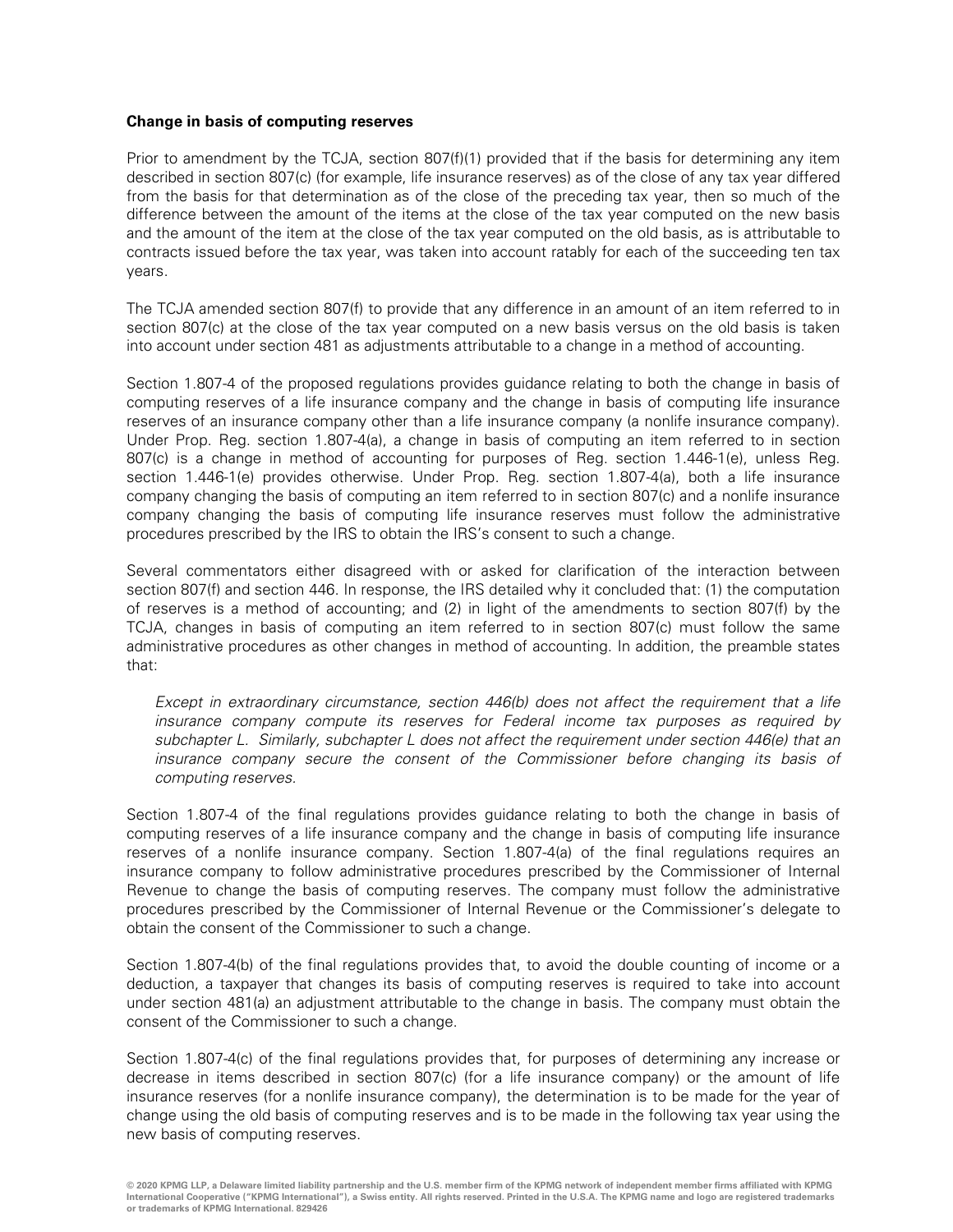The IRS and Treasury rejected one commenter's request that accounting method changes to the computation of unearned premiums reserves and unpaid loss reserves also be eligible for automatic consent procedures. The IRS noted that the procedures were extended to life reserves in response to specific changes under the TCJA and declined to extend the automatic change procedures to these items.

The IRS also indicated that it intends to revise Rev. Proc. 2020-19, section 26.04(2)(b) to require netting of the section 481(a) adjustments at the level of each item referred to in section 807(c) so that there is a single section 481(a) adjustment for each of the items referred to in section 807(c).

#### **Reporting of reserves**

The TCJA added section 807(e)(6) to the Code, which provides that the Secretary shall require reporting (at such time and in such manner as the Secretary shall prescribe) with respect to the opening and closing balance of reserves and with respect to the method of computing reserves for purposes of determining income.

Consistent with section 807(e)(6), section 1.807-3 of the final regulations allows the IRS to require information necessary for the proper reporting of items described in section 807(c), including separate account items.

In response to comments, the IRS indicated that it understands the importance of obtaining the life insurance industry's input before changing the reporting requirements. The IRS stated it expects to consult with the life insurance industry before making any changes to reporting requirements. In addition, any changes would be subject to the burden analysis and public notice and comment under the Paperwork Reduction Act.

#### **Electronic filing of annual statements**

Reg. section 1.6012-2(c)(4) provides that electronic filers must file their annual statement or a portion thereof in accordance with the applicable rules in the forms or instructions. The IRS and Treasury Department anticipate that once the IRS has the capacity to accept the electronic filing of annual statements, the tax return forms and instructions will require electronic filing of all or portions of the annual statement.

#### **Removal or revision of regulations with no future application**

The final regulations also remove several regulations that provide guidance under law that has been repealed or substantially changed and will have no application after the adoption of the proposed regulations as final. Several specific regulations are noted below.

- **Reg. section 1.381(c)(22)-1—**Reg. section 1.381(c)(22)-1(b)(6) is removed because its requirement that an acquiring corporation take into account any net increases or net decreases in reserves of the distributor or transferor corporation under section 810(d)(1) is no longer applicable.
- **Reg. section 1.817A-1—**The final regulations retain the provision (and related definitions) that waives section 811(d) for non-equity indexed modified guaranteed contracts (MGCs) during the temporary guarantee period, because these rules continue to remain relevant.
- **Reg. section 1.338-11**—The final regulations revise Reg. section 1.338-11(d)(2) to reflect the change in section 807(f) made by the TCJA. Reg. section 1.338-11(d)(2)(ii) no longer exists. Accordingly, this exception is removed from the code.

#### **Proposed applicability dates**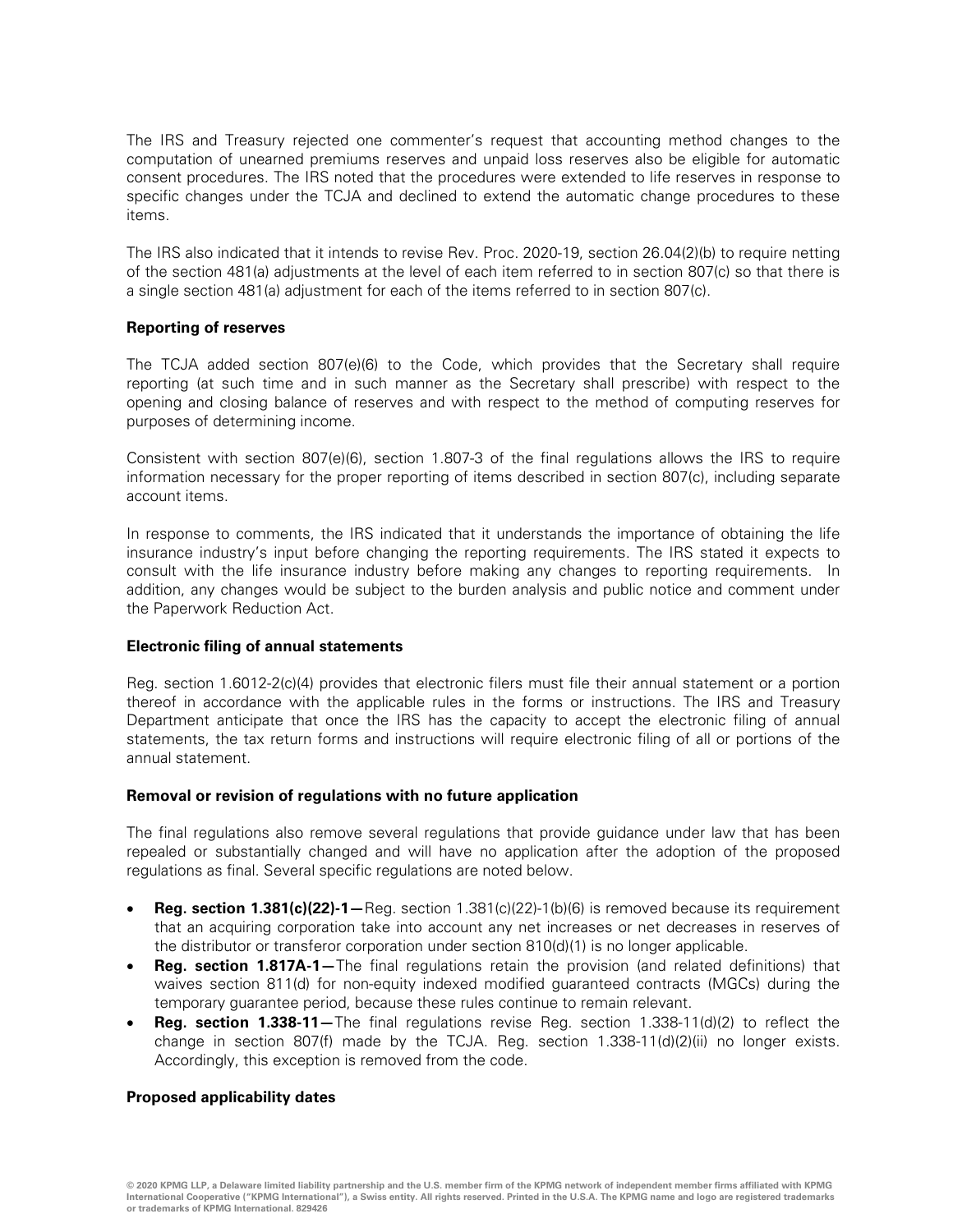The rules apply to tax years beginning after December 31, 2017, or after the date of publication of the Treasury decision adopting these rules as final regulations in the Federal Register.

#### **Rev. Rul. 2020-19**

The IRS also on September 9, 2020, issued Rev. Rul. 2020-19 to illustrate the application of section 807(f) to 10 common factual situations to determine when the Commissioner's approval is required to change the company's tax reserve methodology. Method changes covered by section 807(f) are treated as automatic method changes (see Rev. Proc. 2019-43). Thus, in order to effectuate a method change, the life insurance company must attach a Form 3115 to the tax return for the year of change.

In some of the examined situations, the IRS ruled that an accounting method change occurs when the NAIC imposes a new computational requirement as a component of CARVM reserves. The IRS's conclusion is the same even if the NAIC change only applies to contracts issued after a prospective effective date. (See Situations 1 through 5 of Rev. Rul. 2020-19.) As a result, the life insurance company must obtain the Commissioner's approval before changing its tax reserve methodology.

In other situations, the IRS concluded that a change in reserve computation due to the operation of an existing requirement of the Valuation Manual or Actuarial Guideline (e.g., VM-20) is not a change in basis which requires the Commissioner's approval. For example, when the life insurer's deterministic reserves exceed both the stochastic reserve and the sum of the policy net premium reserves, the life insurer must use the deterministic reserves for the statutory reserves for that year. If the same life insurer finds in the next year that the net policy reserves were the statutory reserves because they exceeded both the deterministic reserves and the stochastic reserves, this would not be a change in basis that requires the Commissioner's approval. A similar result occurs when a company has a reserve difference when it periodically updates its mortality experience under the deterministic method. Other examples of reserve changes that are not deemed method changes include moving from a contracts net surrender value in one year to CRVM in the next, mathematical and posting errors that occur for a single tax year, and reserve changes due to providing new benefits on existing contracts. (See Situation 6 through 10.)

#### **KPMG observation**

- According to tax professionals, the changes to the rules for asset adequacy reserves in the final regulations reflect a substantial improvement from the proposed regulations by tying the definition of asset adequacy reserves more closely to the NAIC Valuation Manual. Although the inclusion of "any similar reserve" creates some ambiguity, the focus of the definition provides consistency with the Valuation Manual as it existed when the TCJA was enacted.
- The clarification in the preamble that, except in extraordinary circumstances, section 446(e) does not affect the requirement that a life insurance company compute its tax reserves under subchapter L indicates that the government's final determination is that the change made to section 807(f) by the TCJA was not limited to the timing of the recognition of the change (i.e., from 10 years to one year or four years). Thus, when a change in the method for determining life insurance reserves occurs, an insurance company must complete a Form 3115 and follow the automatic method change rules pursuant to Rev. Proc. 2019-43.
- The IRS also indicated that it intends to revise Rev. Proc. 2019-43 (the listing of automatic accounting method changes). As revised, section 26.04(2)(b) of Rev. Proc. 2019-43 will require netting of the section 481(a) adjustments at the level of each item referred to in section 807(c) so that there is a single section 481(a) adjustment for each of the items referred to in section 807(c). This is a welcome clarification and simplification of the automatic change procedures.
- At some future date, the IRS may require disclosure on Form 1120-L of the opening and closing balances of the items described in section 807(c) and with respect to the method of computing such items for the purposes of determining income to the extent it is useful to the government. However, the IRS indicated that it plans to consult with the life insurance industry before any such additional reporting requirements are implemented.